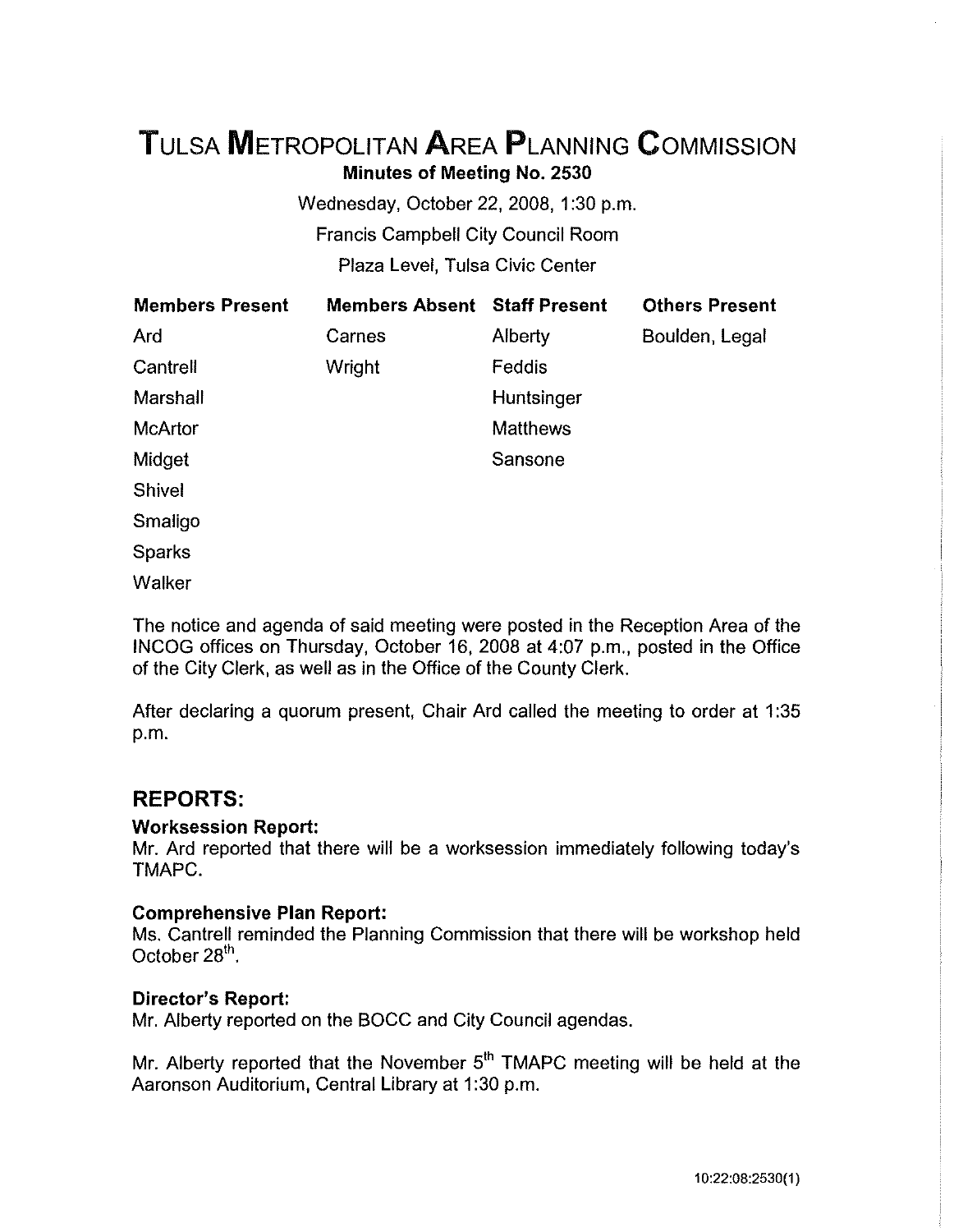Mr. Alberty reported that at this time it appears that the Planning Commission will begin meeting at the One Technology Center, 2<sup>nd</sup> Level, Tulsa City Council Chambers at 1:30 p.m.

### **TMAPC COMMENTS:**

In response to Ms. Cantrell, Mr. Alberty stated that there would be signage and a person posted at the old meeting room to direct people to the correct location for the November  $5<sup>th</sup>$  meeting.

\* \* \* \* \* \* \* \* \* \* \* \*

### **CONSENT AGENDA**

 $\bar{z}$ 

All matters under "Consent" are considered by the Planning Commission to be routine and will be enacted by one motion. Any Planning Commission member may, however, remove an item by request.

1. **LC-128-** Tulsa Habitat For Humanity (9233)/Lot- (PD-8) (CD-2) **Combination** 

North of West 54<sup>th</sup> Street and West of South 37<sup>th</sup> Avenue, 3723 West 54<sup>th</sup> Street

#### 3. **PUD-533-B-4- William D. LaFortune** (PD-5) (CD-5)

Northeast corner of Skelly Drive and East 27<sup>th</sup> Street South (Minor Amendment to add LED digital technology to an existing and previously approved outdoor advertising sign/billboard.)

### **STAFF RECOMMENDATION:**

The applicant is requesting a minor amendment to add LED digital technology to an existing and previously approved outdoor advertising sign/billboard. The existing use, Outdoor Advertising Sign, under Use Unit 21 is a permitted use within Development B-1 of PUD-533-B (see exhibit A). PUD-533-B, Development Area B-1 states:

"One outdoor advertising sign as presently located along the Interstate 44 service road right-of-way, which may be relocated to another location along interstate 44, subject to review and approval of a sign plan".

On June 24, 2008 the City of Tulsa Board of Adjustment (BOA) in case number 20730 approved spacing verification for this outdoor advertising sign at this location (See Exhibit B).

Staff recommends **APPROVAL** of minor amendment PUD-533-B-4 allowing LED digital technology to be added to an existing outdoor advertising sign subject to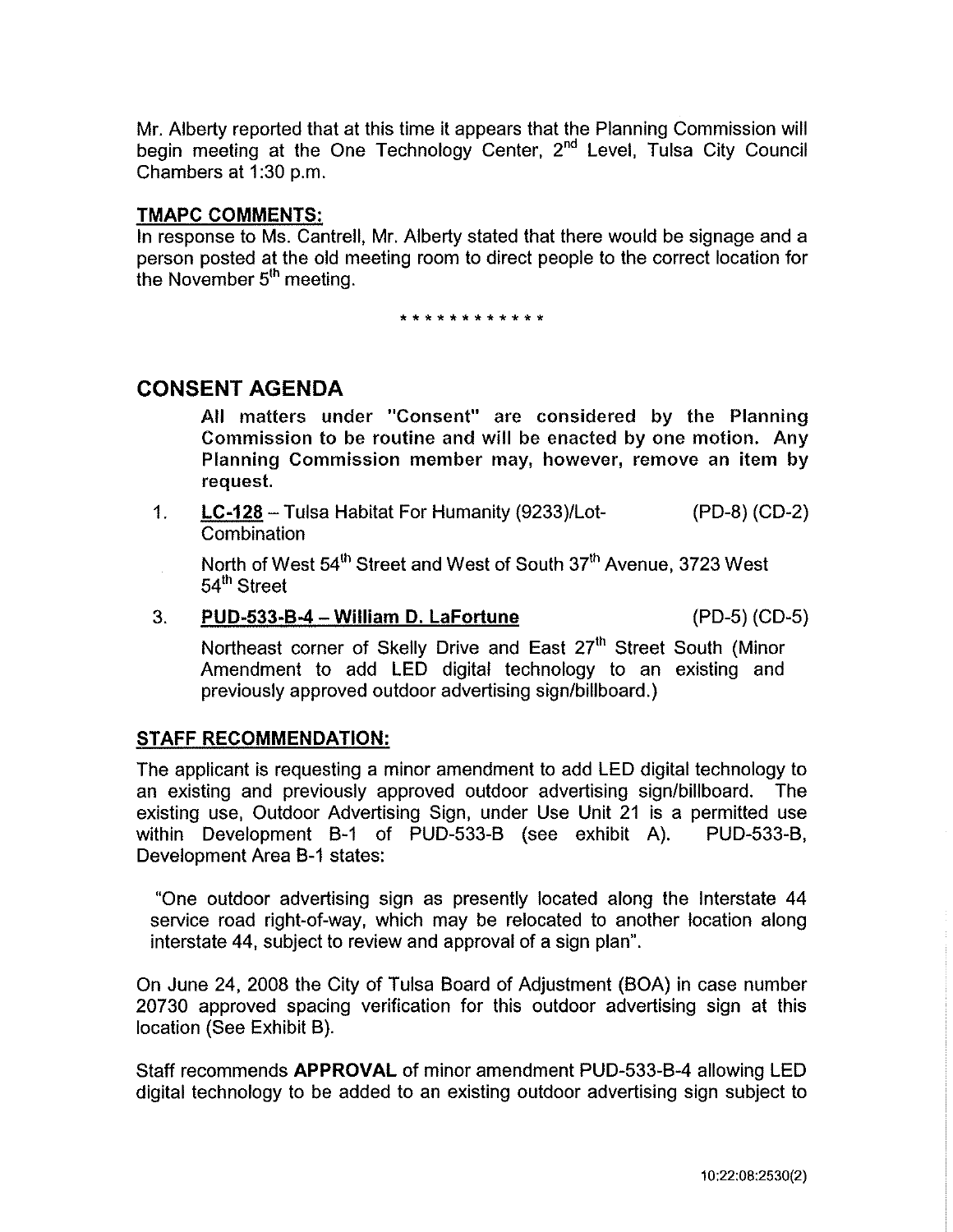the conditions of sections 1103, B-2; 1221-C, 2; 1221-F and 1221-G attached hereto as Exhibit C.

Note: Approval of a minor amendment does not constitute detail site, landscape or sign plan approval.

### **TMAPC COMMENTS:**

Ms. Cantrell stated that she would like to request that Item 2 be removed from the consent agenda.

**The Planning Commission considered the consent agenda.** 

**There were no interested parties wishing to speak.** 

### **TMAPC Action; 8 members present:**

On **MOTION of MCARTOR,** TMAPC voted **8-0-0** (Ard, Cantrell, Marshall, McArtor, Shivel, Smaligo, Sparks, Walker "aye"; no "nays"; none "abstaining"; Carnes, Midget, Wright "absent") to **APPROVE** the consent agenda Items 1 and 3 be approved per staff recommendation.

\* \* \* \* \* \* \* \* \* \* \* \*

Mr. Midget in at 1 :40 p.m.

### **CONSIDERATION OF ITEMS REMOVED FROM THE CONSENT AGENDA**

2. **Z-6277-SP·3b- William D. LaFortune** (PD-18) (CD-8)

Southeast corner of the southeast corner of 63rd Street South and South 101st Avenue East (Corridor Minor Amendment to add LED digital technology to an existing outdoor advertising sign/billboard.)

### **STAFF RECOMMENDATION:**

The applicant is requesting a minor amendment to add **LED** digital technology to an existing Outdoor Advertising Sign/Billboard at the above referenced location. The existing use, Outdoor Advertising Sign, under Use Unit 21 is a permitted use within major amendment #Z-6277-SP-3 on Lot 3, Block 1 - 169 Business Park (see exhibit A-1 ). #Z-6277 -SP-3a states:

"Sign standards to remain as approved per Z-6277-SP-3 with the added provision that the existing outdoor advertising sign (672 SF) be allowed to remain in the sign easement on Lot 3, Block 1, 169 Business Park and further providing that should the outdoor advertising sign be removed, another outdoor advertising sign shall not be installed to replace it".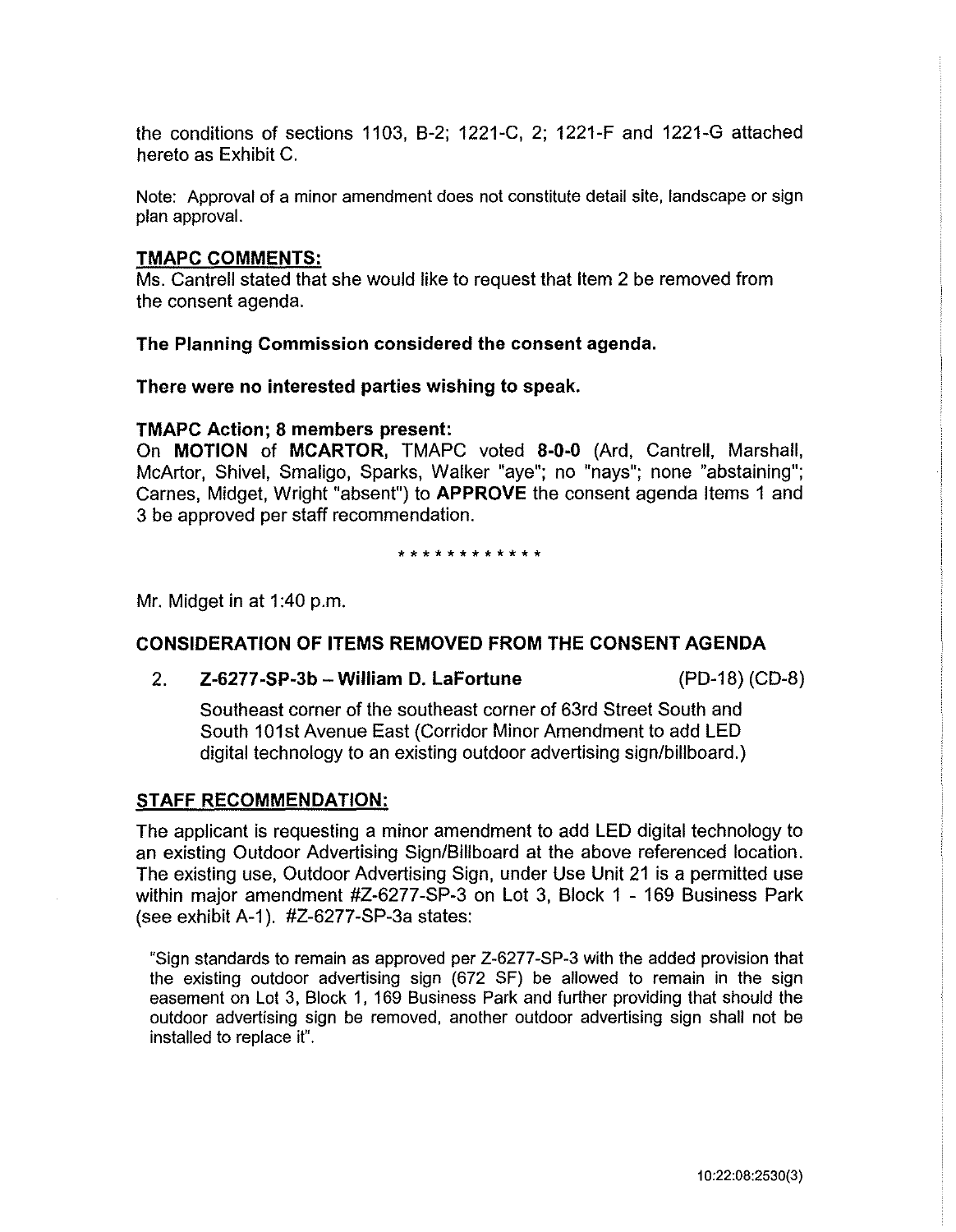On June 24, 2008 the City of Tulsa Board of Adjustment (BOA) in case number 20729 approved spacing verification for the outdoor advertising sign at this location (See Exhibit B, C and D).

Staff recommends **APPROVAL** of minor amendment Z-6277-SP3b allowing LED digital technology to be added to an existing outdoor advertising sign subject to the conditions of sections 1103, B-2; 1221-C, 2; 1221-F and 1221-G attached hereto as Exhibit E and Development Standard #9 of the approval of Z-6277-SP-3 which states, "No permit shall be issued until the requirements of Section 1107- F of the Zoning Code have been satisfied and approved by the TMAPC and filed of record in the County Clerk's office, incorporating within the restrictive covenants the Corridor Site Plan conditions of approval and making the City beneficiary to said covenants that relate to the Corridor Site Plan conditions".

Note: Approval of a minor amendment does not constitute detail site, sign, or landscape plan approval

### **TMAPC COMMENTS:**

Ms. Cantrell stated that there is an outdoor advertising sign; although it is not classified as one, the TMAPC decided to classify it as business sign that is close to the subject proposal, which doesn't seem like it is 1 ,200 feet in distance. In response, Mr. Sansone stated that it wasn't measured, but he can confidently state that it would not be 1,200 feet from the proposed outdoor advertising sign. Ms. Cantrell asked staff if the Mathis Brothers' business sign advertises for their business only. In response, Mr. Sansone stated that the Planning Commission granted a minor amendment to allow other businesses within PUD-595 to advertise on the business sign. This is a one-block, nine-lot subdivision with the PUD-595 overlay. Lots 2 through 9 were allowed to advertise on the Mathis Brothers' business sign.

Ms. Cantrell questioned if the Mathis Brothers' business sign is technically an outdoor advertising sign. Ms. Cantrell read the Zoning Code definition of an outdoor advertising sign. In response, Mr. Sansone stated that the businesses that are allowed to advertise on the Mathis Brothers' business sign are limited to the businesses within the subject development. The minor amendment approved and allowed the other businesses to advertise on the business sign. In theory it isn't an outdoor advertising sign. Within PUDs, certain restrictions are allowed to be relaxed and spread over the entire development area. Staff supported the minor amendment to allow the businesses within the PUD to advertise on the Mathis Brothers' business sign, given the overall strict requirements that are placed on these eight lots with respect to the their ground signs. The ground signs for PUD-595 are quite restrictive: 1) not allowed to be over eight feet in height, and 2) they have to be monument style. In exchange for keeping the nine business signs that could be within PUD-595, a minor amendment was approved to allow them to advertise on the Mathis Brothers' sign.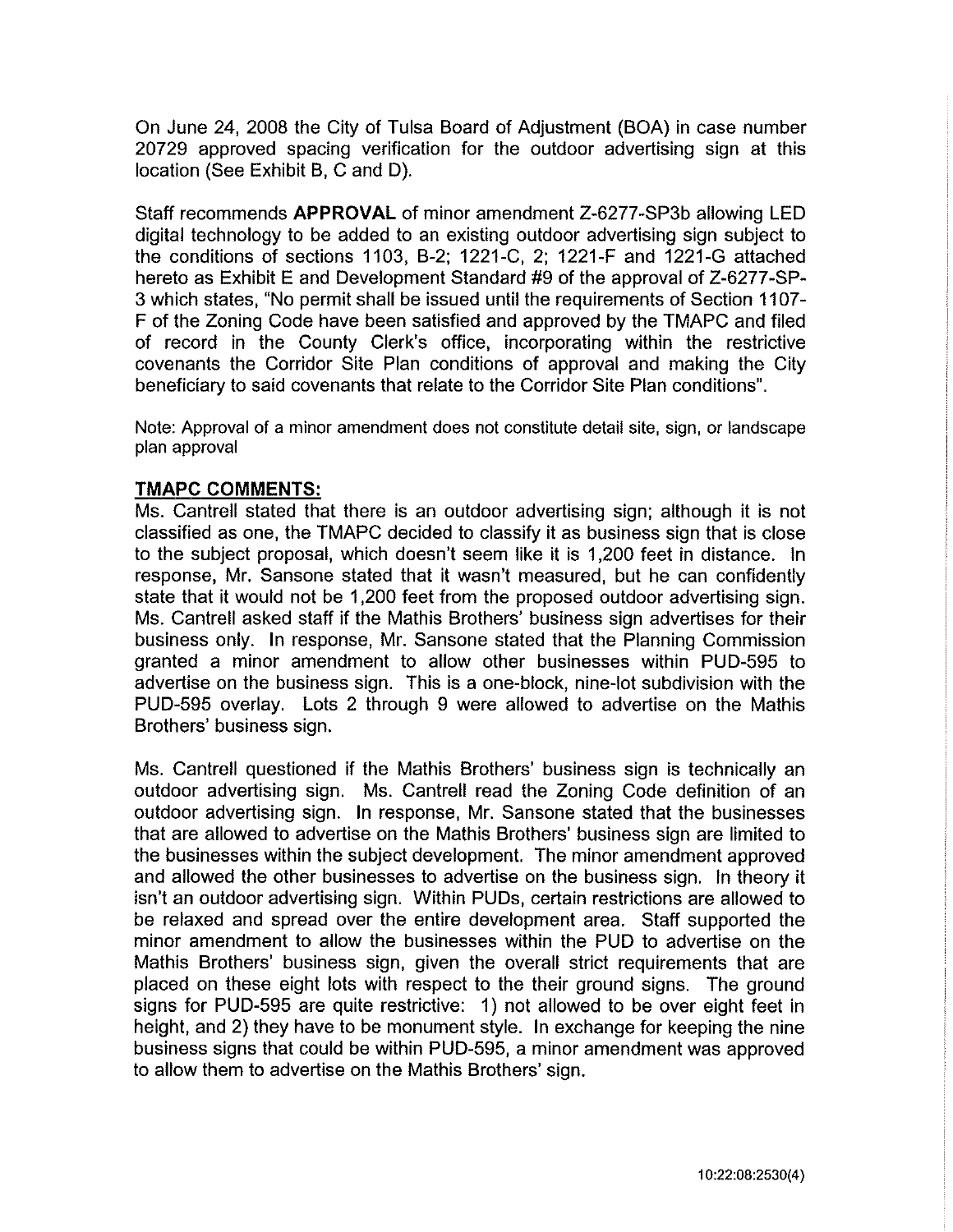Ms. Cantrell asked if the Mathis Brothers' sign was considered an outdoor advertising sign, would staff recommend the proposal? In response, Mr. Sansone stated that staff wouldn't be able to recommend approval for the proposed sign if the Mathis Brothers' sign was considered an outdoor advertising sign. There would have to be a spacing requirement ahead of time.

Ms. Cantrell asked if the spacing requirement was approved by the Board of Adjustment. In response, Mr. Sansone answered affirmatively. Ms. Cantrell asked if anyone pointed out the business sign on the Mathis Brothers' lot. In response, Mr. Sansone stated that he can't say because he was not at the hearing and didn't read the BOA case. He further stated that his perception would be that it was not brought up because it is not an outdoor advertising sign and verification of spacing is not something that the Board of Adjustment can approve or deny. It is either they have the spacing or they don't. When the BOA heard this case, he is sure that they were presented the survey of that side of the highway and showing that there is no other outdoor advertising sign within 1 ,200 feet. The reason staff is explaining their support of the minor amendment for the Mathis Brothers' business sign is because staff felt that, rather than have seven or eight pylon signs that reach somewhere between 25 and 40 feet in the air, it would be better to allow one sign to be 50 feet in the air. In response, Ms. Cantrell stated that she agrees with that and that is fine. Ms. Cantrell further stated that now her question is whether this is an outdoor advertising sign or business sign.

In response to Ms. Cantrell, Mr. Boulden stated that he remembers when the Mathis Brothers' sign was applied for as a minor amendment because the staff and Planning Commission was in the middle of hearing the LED digital outdoor advertising signs. He knew that it looked a lot like an outdoor advertising sign, but that hadn't been addressed as far as digital signs. At the time it came before the Planning Commission, he doesn't recall any discussion as to what lot it was on or how many lots were there, but he knew that it was this one Mathis Brothers' site and other businesses were anticipated to go in there. He would be curious to look at the record to see when the sign was approved.

Mr. Boulden reviewed the Zoning Code definitions of outdoor advertising signs and business signs and found that the word "lot" isn't used, but rather the word "premises" for business signs. Mr. Boulden read the definition for business signs. It doesn't say a business sign has to be on a particular lot. Mr. Boulden compared the business sign to monument signs that show all of the businesses that are within one development. This seems to meet the definition of an outdoor advertising sign, but it also seems to meet the definition of a business sign. He assumes that the Planning Commission, in its wisdom, determined that it was a business sign and at that time he didn't have any reason to question it.

Ms. Cantrell asked if the Mathis Brothers' sign could be both, and whether the spacing requirement still applies. In response, Mr. Boulden stated that he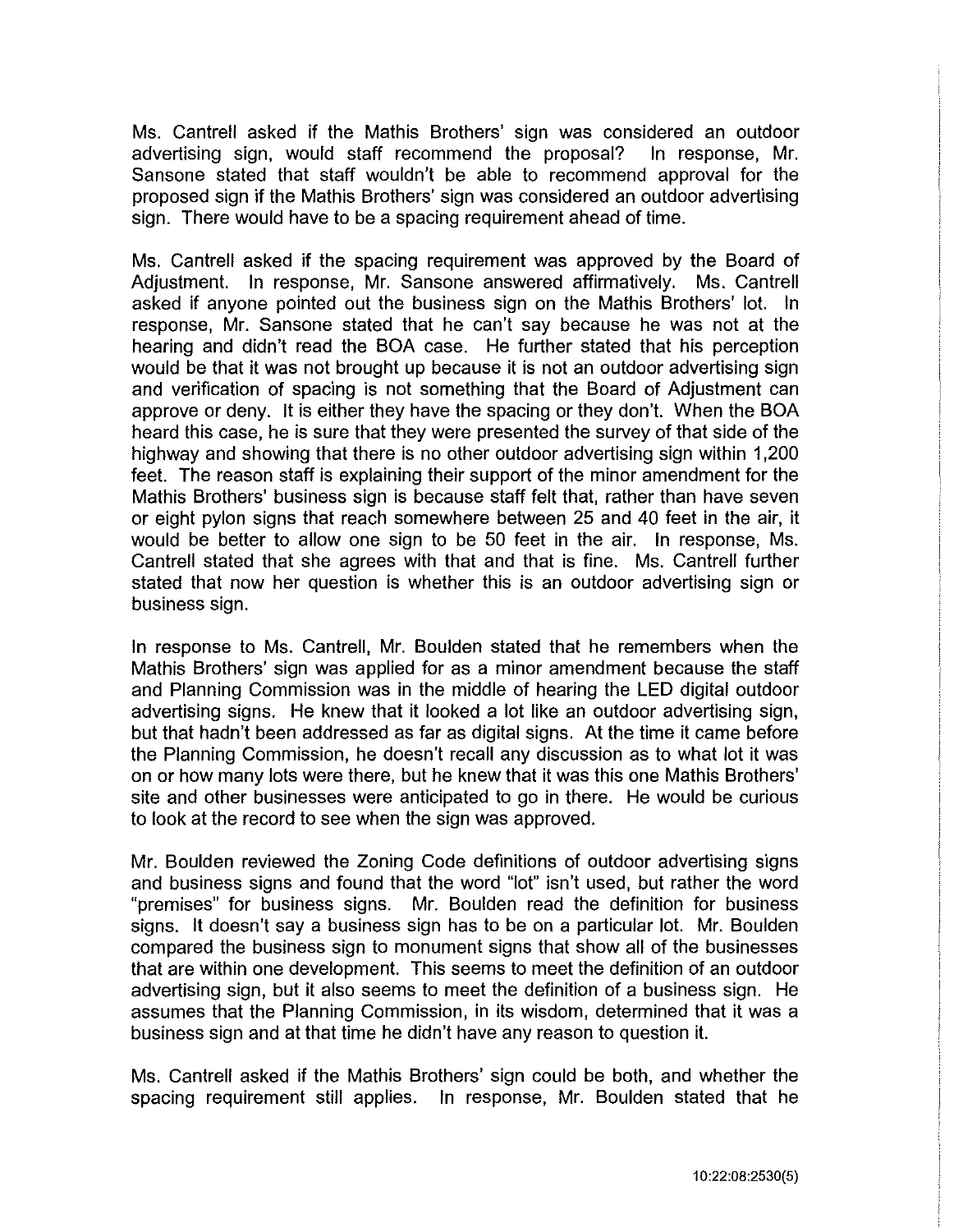believes he would default to the fact that it was permitted as a business sign and the spacing requirement does not apply here.

Mr. McArtor stated that the Planning Commission has already determined the Mathis Brothers' sign to be a business sign, and that before this Commission that is kind of like an adjudicated fact in the record. The business sign may have evolved into something else, but the Planning Commission has never found that and the Planning Commission can rely upon the fact that this has been determined to be a business sign and go from there.

Ms. Cantrell stated that she doesn't feel terribly strong about this, but she would feel more comfortable if this was continued and research done as to how this came up and what did the Planning Commission decide or specifically say regarding this being a business sign. She believes it would be helpful to look at the record for the Mathis Brothers' sign.

Mr. Marshall stated that the intent was that this would be a business sign and that was the way the Planning Commission approved it. He remembers all of this and the intent was to make it a business sign and Mr. Norman convinced the Planning Commission of that.

### **Applicant's Comments:**

**Bill LaFortune,** 100 Mid-Continent Tower, 74103, stated that he would echo comments of Commissioner McArtor. If this Planning Commission had found and has found through a minor amendment approval that the Mathis Brothers' sign is a business sign, then it is a business sign. The theory that it could be considered both outdoor advertising and a business sign doesn't change the fact that it has been adjudicated as a business sign. The definition that was read by Mr. Boulden is very significant when it says "premises" because we usually look at business signs as a sign advertising that business on that lot. When one talks about premises it is clear here, given the approval and limitations of the approval, they are really only advertising business that are on the premises, which makes all the sense in the world to him. The outdoor advertising sign that is before the Planning Commission today can advertise for businesses downtown or businesses in other cities, which can't be done on the Mathis Brothers' sign.

Mr. LaFortune stated that a continuance would cause a problem because of the tremendous financial investment that his client has made into digitizing the proposed sign. Personnel and equipment are coming to town the first of November and it would be a tremendous burden if it were delayed in order to reinterpret the Code as to what a "sign" means. Mr. LaFortune requested that the Planning Commission approve the minor amendment.

#### **TMAPC COMMENTS:**

Ms. Cantrell stated that to the best of her recollection, she doesn't know if the Planning Commission has adjudicated that as a business sign. She recalls that it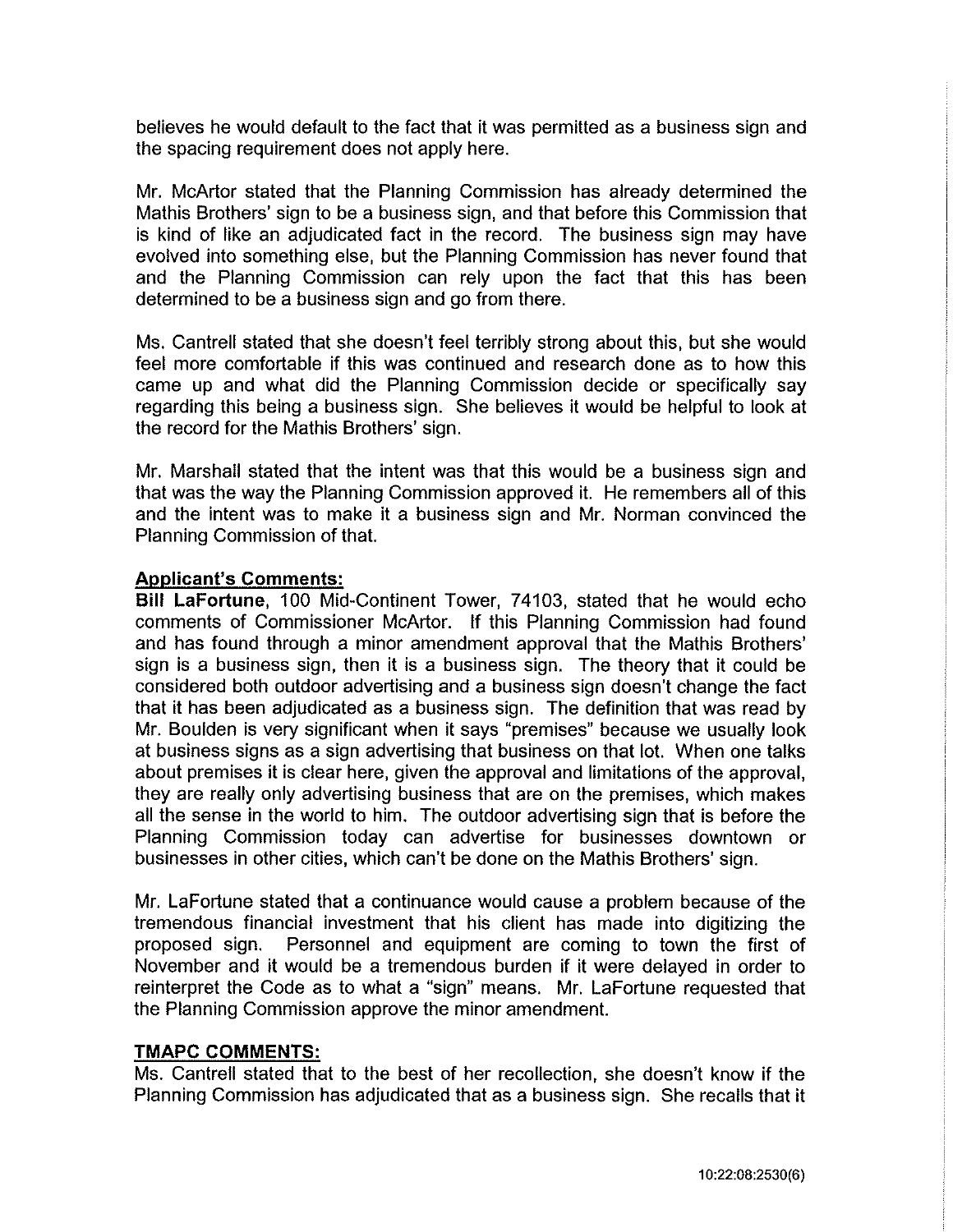was there and they wanted to use it as a business sign. There were never any facts gathered and then voted on to make it a business sign. She would like to have that record before her before making a decision.

Ms. Cantrell moved to continue the minor amendment for Z-6277-SP-3b to November 5, 2008 in order to have the opportunity to look at the record for the Mathis Brothers' business sign.

No Second. Motion failed.

### **TMAPC Action; 9 members present:**

On **MOTION of MCARTOR,** TMAPC voted **8-1-0** (Ard, Marshall, McArtor, Midget, Shivel, Smaligo, Sparks, Walker, "aye"; Cantrell "nay"; none "abstaining"; Carnes, Wright "absent") to **APPROVE** the minor amendment Z-6277-SP3b allowing LED digital technology to be added to an existing outdoor advertising sign subject to the conditions of Sections 1103, B-2; 1221-C, 2; 1221-F and 1221-G attached hereto as Exhibit E and Development Standard #9 of the approval of Z-6277 -SP-3 which states, "No permit shall be issued until the requirements of Section 1107 -F of the Zoning Code have been satisfied and approved by the TMAPC and filed of record in the County Clerk's office, incorporating within the restrictive covenants the Corridor Site Plan conditions of approval and making the City beneficiary to said covenants that relate to the Corridor Site Plan conditions", per staff recommendation.

#### \* \* \* \* \* \* \* \* \* \* \* \*

## **PUBLIC HEARING**

5. **Consider Adopting the Riverwood Neighborhood Plan as an element of the District 18 Plan, an element of the Comprehensive Plan for the Tulsa Metropolitan Area (Resolution No. 2530:894)** 

### **STAFF RECOMMENDATION:**

Staff has reviewed the proposed Riverwood Neighborhood Plan Update, as submitted by the neighborhood association and the City Planning Department. The proposed update builds on the previously adopted Riverwood Neighborhood Plan, developed in the 1990s by a team from the University of Georgia, and adds more design detail and facilities.

Specifically, the update includes design details for streetscaping, trail extensions and improvements in accordance with the plans for the Joe Creek Trail and linkage to River Parks, entryways into the neighborhood, traffic calming devices, landscaping and street furniture. Street improvements include a new stoplight at Yorktown Avenue and 61<sup>st</sup> Street and an improved school crossing and a new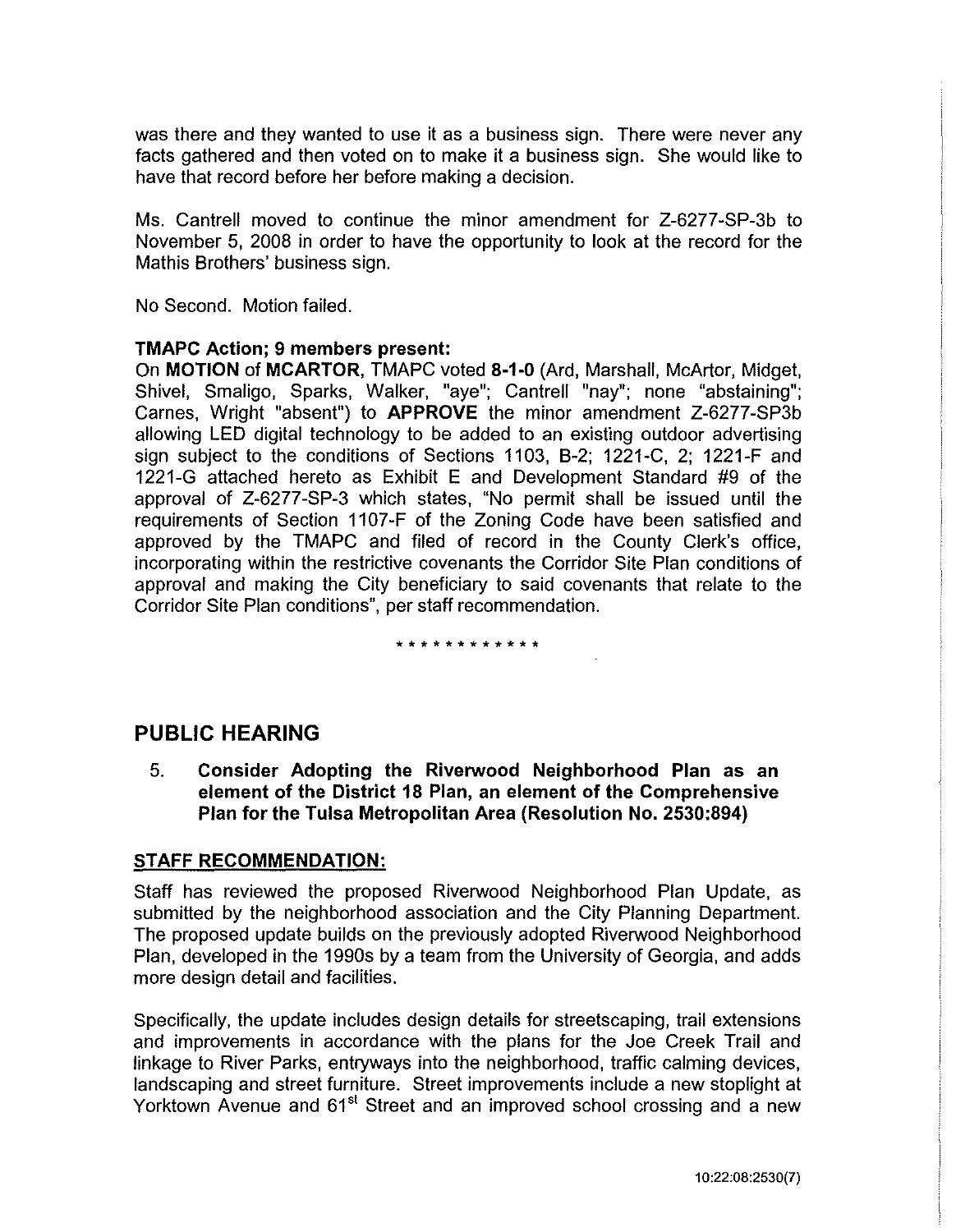intersection at Trenton Avenue and  $61<sup>st</sup>$  Street to improve traffic flow at Metro Christian School. Stormwater improvements include facilities to alleviate the current street flooding. Wastewater facilities are also proposed to be extended into the currently-unserved portions of the neighborhood.

An economic development/marketing component addresses assistance to the businesses in the area and others that may be attracted to the area. The proposed plan envisions creation of the new community center as a replacement for the Heller Park facility.

The attached proposed amendments to the District 18 Plan reflect these improvements to the extent of the Planning Commission's responsibilities. Staff recommends that these amendments be adopted and that the Riverwood Neighborhood Plan Update be adopted as part of the Comprehensive Plan.

### **RESOLUTION NO.: 2530:893**

### **A RESOLUTION AMENDING THE DISTRICT 18 PLAN TEXT A PART OF THE COMPREHENSIVE PLAN FOR THE TULSA METROPOLITAN AREA**

WHEREAS, Pursuant to Title 19, OSA, Section 863.7, the Tulsa Metropolitan Area Planning Commission (TMAPC) did, by Resolution on the 29th day of June 1960, adopt a Comprehensive Plan for the Tulsa Metropolitan Area, which Plan was subsequently approved by the Mayor and Board of Commissioners of the City of Tulsa, Oklahoma, and by the Board of County Commissioners of Tulsa County, Oklahoma, and was filed of record in the Office of the County Clerk, Tulsa, Oklahoma, all according to law; and

WHEREAS, the TMAPC is required to prepare, adopt and amend, as needed, in whole or in part, an official Master Plan to guide the physical development of the Tulsa Metropolitan Area; and

WHEREAS, on the 27th day of August, 1975, this Commission, by Resolution No. 1078:403 did adopt the District 18 Plan Map and Text, a part of the Comprehensive Plan for the Tulsa Metropolitan Area; and

WHEREAS, a public hearing was held on the 22nd day of October, 2008 and after due study and deliberation, this Commission deems it advisable and in keeping with the purpose of this Commission, as set forth in Title 19, OSA, Section 863.7, to amend the District 18 Plan, a part of the Comprehensive Plan of the Tulsa Metropolitan Area, by the following revisions.

Item 3.1.7.11, change to: "Work with the City of Tulsa Public Works Department to improve South Peoria and the surrounding Riverwood Neighborhood by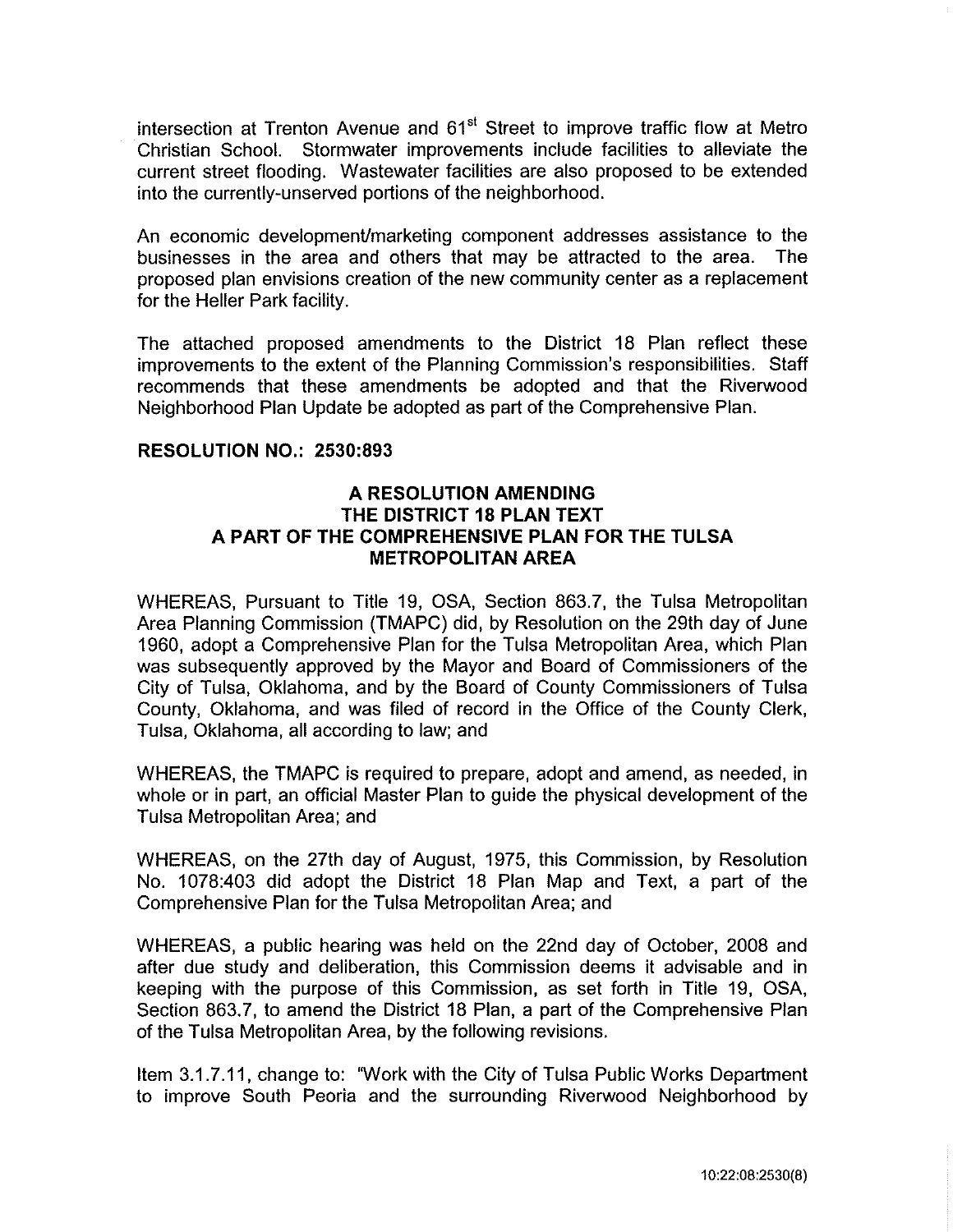implementing roadway enhancements as contained in the Riverwood Neighborhood Plan Update."

Item 3.1.7.12, change to: "Support the efforts of the Neighborhood Inspection staff in identifying and eliminating blighting influences in this area."

Item 3.1.7.20, change to: "Coordinate with ongoing planning for Riverside Drive and the extension of River Parks, including improvements to the Joe Creek Trail system and linkages to River Parks."

Item 3.1.7.21, change to: "Coordinate land use planning efforts here with development of annual housing plans for the City."

Item 3.1.7.22, change to "The provisions of the Riverwood Neighborhood Master" Plan Update, adopted as part of this Detail Plan for Planning District 18, apply to development and redevelopment in this Consideration Area."

NOW, THEREFORE, BE IT RESOLVED by the TMAPC, that these amendments to the District 18 Plan as described above and attached hereto, be hereby adopted as part of the Comprehensive Plan for the Tulsa Metropolitan Area.

### **Applicant's Comments:**

**Lanny Endicott,** 5611 South St. Louis, 74105, stated that the neighbors have been working on this for a long time and request that the Planning Commission accept this plan.

#### **There were no interested parties wishing to speak.**

### **TMAPC COMMENTS:**

Mr. Ard stated that this is a well thought-out and well-detailed plan with a lot of progressive needed necessary improvements to that area. This will be a real benefit for the entire community for long term as it is implemented.

### **TMAPC Action; 9 members present:**

On **MOTION of MIDGET,** TMAPC voted **9-0-0** (Ard, Cantrell, Marshall, McArtor, Midget, Shive!, Smaligo, Sparks, Walker "aye"; no "nays"; none "abstaining"; Carnes, Wright "absent") to recommend **APPROVAL** of the Riverwood Neighborhood Plan as an element of District 18 Plan Text, an element of the Comprehensive Plan for the Tulsa Metropolitan Area (Resolution No. 2530:893) per staff recommendation.

\* \* \* \* \* \* \* \* \* \* \* \*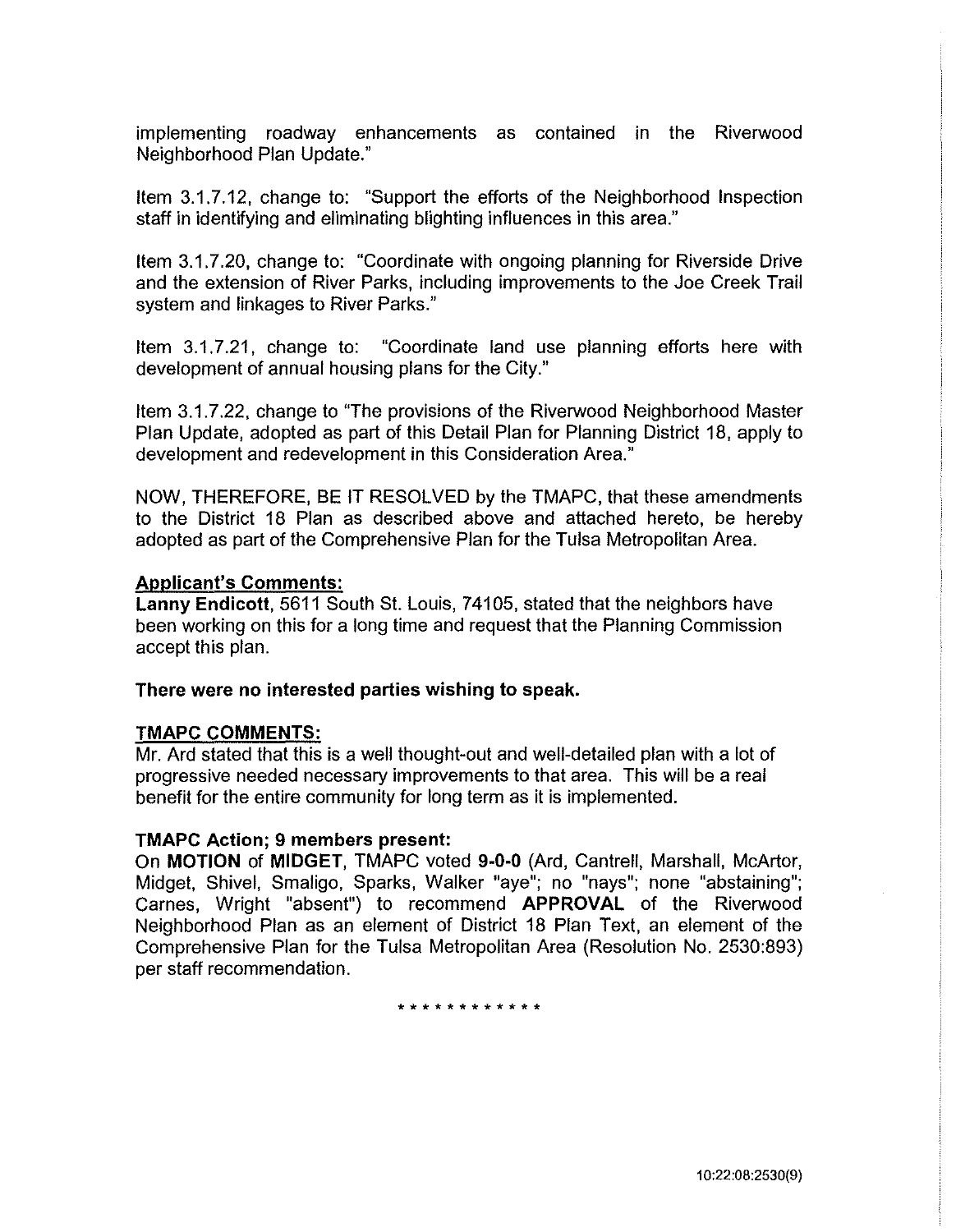6. **Consider amending District 18 Plan to reflect the adoption of the Riverwood Neighborhood Plan as an element of the Comprehensive Plan for the Tulsa Metropolitan Area (Resolution No. 2530:893)** 

### **STAFF RECOMMENDATION:**

### **RESOLUTION NO.: 2530:894**

### **A RESOLUTION AMENDING THE DISTRICT 18 PLAN, A PART OF THE COMPREHENSIVE PLAN FOR THE TULSA METROPOLITAN AREA**

WHEREAS, Pursuant to Title 19, OSA, Section 863.7, the Tulsa Metropolitan Area Planning Commission (TMAPC) did, by Resolution on the 29th day of June 1960, adopt a Comprehensive Plan for the Tulsa Metropolitan Area, which Plan was subsequently approved by the Mayor and Board of Commissioners of the City of Tulsa, Oklahoma, and by the Board of County Commissioners of Tulsa County, Oklahoma, and was filed of record in the Office of the County Clerk, Tulsa, Oklahoma, all according to law; and

WHEREAS, the TMAPC is required to prepare, adopt and amend, as needed, in whole or in part, an official Master Plan to guide the physical development of the Tulsa Metropolitan Area; and

WHEREAS, on the 27th day of August, 1975, this Commission, by Resolution No. 1078:403 did adopt the District 18 Plan Map and Text, a part of the Comprehensive Plan for the Tulsa Metropolitan Area; and

WHEREAS, a public hearing was held on the 22nd day of October, 2008 and after due study and deliberation, this Commission deems it advisable and in keeping with the purpose of this Commission, as set forth in Title 19, OSA, Section 863.7, to amend the District 18 Plan, a part of the Comprehensive Plan of the Tulsa Metropolitan Area, by adopting the Riverwood Neighborhood Plan Update.

NOW, THEREFORE, BE IT RESOLVED by the TMAPC, that the amendment of the District 18 Plan by including the Riverwood Neighborhood Plan Update is hereby adopted as part of the Comprehensive Plan for the Tulsa Metropolitan Area.

**There were no interested parties wishing to speak.**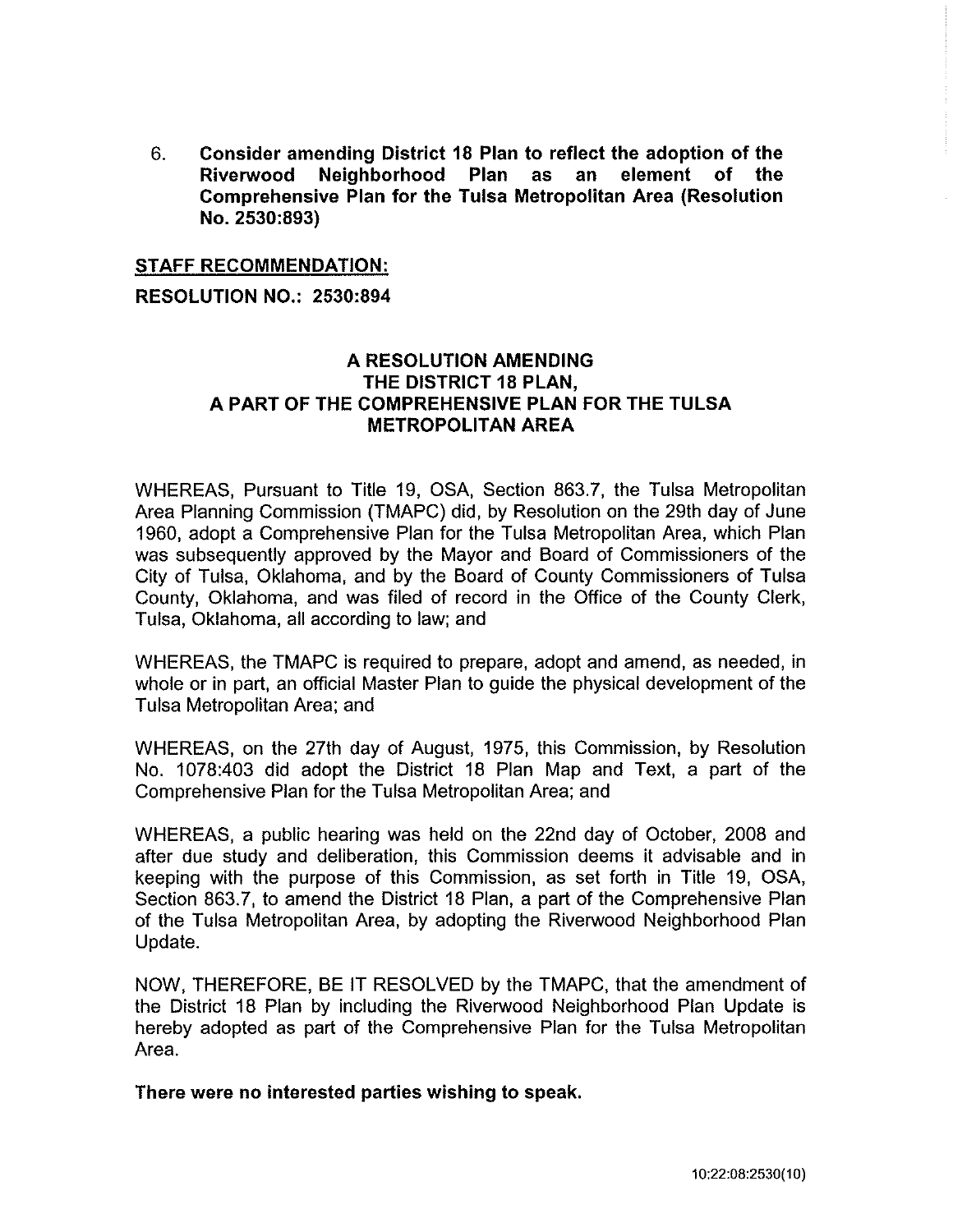#### **TMAPC Action; 9 members present:**

On **MOTION of MIDGET,** TMAPC voted **9-0-0** (Ard, Cantrell, Marshall, McArtor, Midget, Shivel, Smaligo, Sparks, Walker "aye"; no "nays"; none "abstaining"; Carnes, Wright "absent") to recommend **APPROVAL** of amending District 18 Plan to reflect the adoption of the Riverwood Neighborhood Plan as an element of the Comprehensive Plan for the Tulsa Metropolitan Area (Resolution No. 2530:894) per staff recommendation.

\* \* \* \* \* \* \* \* \* \* \*

### **OTHER BUSINESS:**

## **Commissioners' Comments**

Ms. Cantrell reminded the Planning Commission that the National Trust opening ceremony is today at 4:00 p.m. at the Boston Avenue Church, which is free and opened to the public. Wilma Mankiller and the Mayor will be speaking today at the ceremony.

#### \*\*\*\*\*\*\*\*\*\*\*\*

There being no further business, the Chair declared the meeting adjourned at 1:58 p.m.

Date Approved: Chairman

ATTEST: Joshue Le Walk **Secretary**